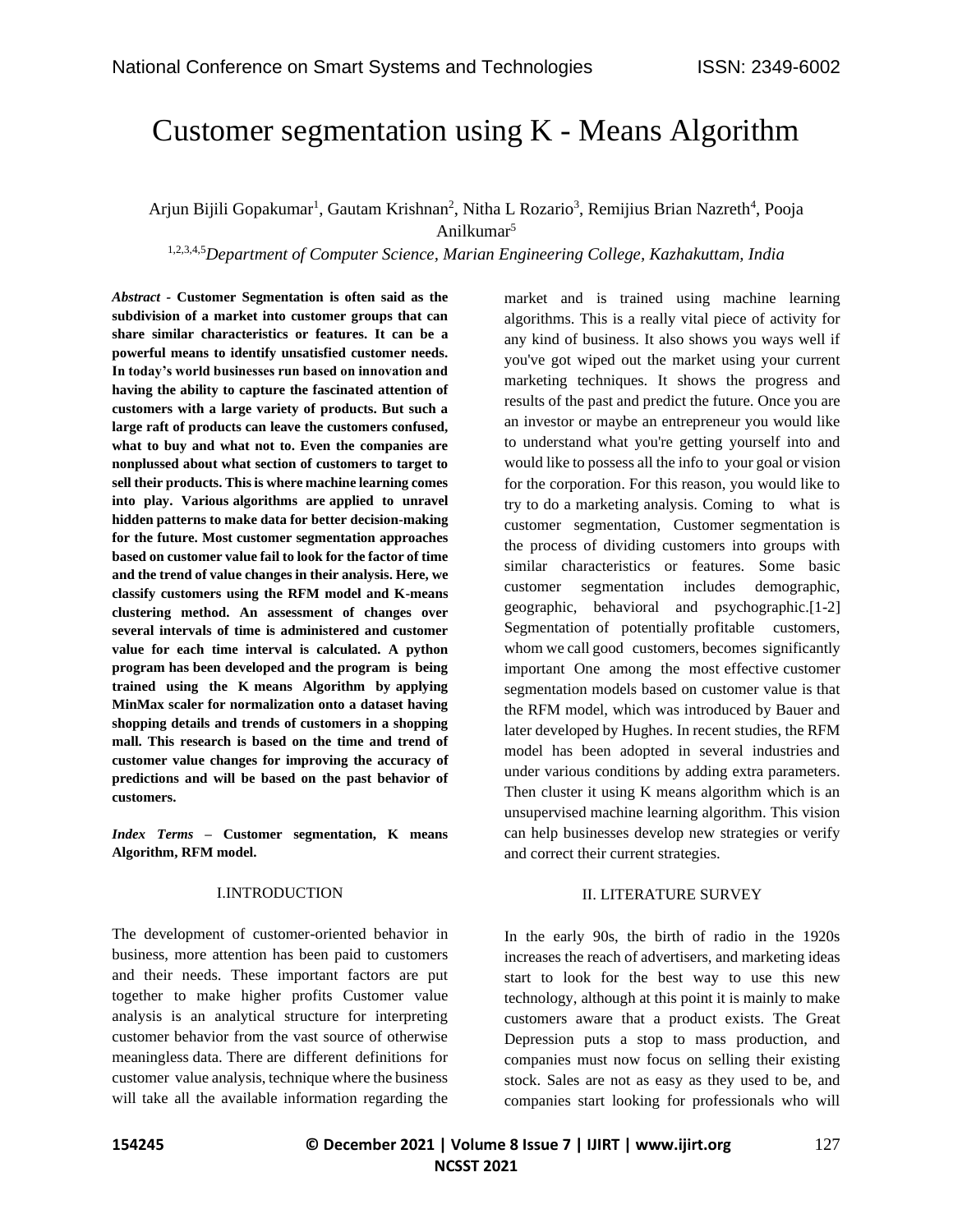increase sales; some do this through aggressive and unethical means including false advertising, which is later regulated.

The 1970s were a great time for new marketing ideas, and they mark the birth of synergy marketing. Synergy is defined as "the interaction of elements that when combined produce a total effect that is greater than the sum of the individual elements." Synergy marketing is what happens for example when a new animated movie comes out, McDonald's offers the toys for the film with the Happy Meal, Disney parks create an attraction related to the film, and the film manages to name drop McDonald's.

In the late 90s, the Internet changed the world as we knew it, and marketing professionals quickly started testing new marketing ideas on this exciting new medium. One digital advertising strategy that went on to be universally loathed is "spam", the Internet equivalent of flyers and a disruptive and disrespectful approach to marketing. A much smarter marketing idea born in this decade is SEO (Search Engine Optimization), which tries to rank a product or service at the top of Google or yahoo's search results to give the seller an edge.

With the new millennium comes another huge milestone for marketing: the birth of social media. The Internet turned out to be a double-edged sword for marketers, because while it afforded unprecedented access and information about potential customers, it also allowed those customers to filter or block advertising, as well as to compare and shop around in ways that were not possible before. Marketing now becomes about catering to customers' needs and desires, and about building relationships of trust.

Inbound marketing gathers force, as companies put forth valuable content that savvy customers seek out. The integration of smartphones to everyday life expands marketing opportunities, which now also include email marketing and mobile marketing campaigns. Tools such as HubSpot help marketing professionals stay on top of the many sides of their integrated marketing campaigns, while sticking to the usually tight marketing budget of a small company. Now marketing uses artificial intelligence technologies to make automated decisions based on data collection, data analysis, and additional observations of audience or economic trends that may impact marketing efforts. AI is often used in marketing efforts where speed is essential. AI tools use data and customer profiles to learn how to best communicate with customers, then serve them tailored messages at the right time without intervention from marketing team members, ensuring maximum efficiency.

Some of the existing works on customer segmentation are:

i. Infiniti Research: Established in 2003, Infiniti Research is a leading market intelligence company providing smart solutions to address your business challenges. Infiniti Research studies markets in more than 100 countries to help analyze competitive activity, see beyond market disruptions, and develop intelligent business strategies. Companies, at present, devise customer segmentation models in a way that can resonate with the audience and make them feel that the brand is addressing them personally through their marketing efforts.[3]

ii. Web Hosting Canada: Web Hosting Canada (WHC) is a privately owned, Canadian technology and IT infrastructure company based in Montreal, Quebec. We're a team of passionate web professionals providing Canadian businesses with the means to succeed online. Since 2003, WHC has set the highest standard for service reliability and security and is now trusted by tens of thousands of clients throughout Canada and abroad. It is among the fastestgrowing web service providers in Canada. Web Hosting Canada is accredited by the Canadian Internet Registry Authority (CIRA), is an official cPanel, Cloudlinux, and SpamExperts partner and has consistently been ranked the #1 Canadian domain name provider by the .CA registry. Building models.[4]

#### III. BUILDING MODELS

#### A. RFM Model

To identify customer behavior, the well known method called recency, frequency and monetary (RFM) model is used to represent customer behavior characteristics. This approach models three dimensions of customer transactional data, namely recency, frequency and monetary, to classify customer behavior. [6]

The calculated RFM values are summarized to clarify customer behavior patterns. This study proposes using the following RFM variables:

• Recency (R): the latest purchase amount.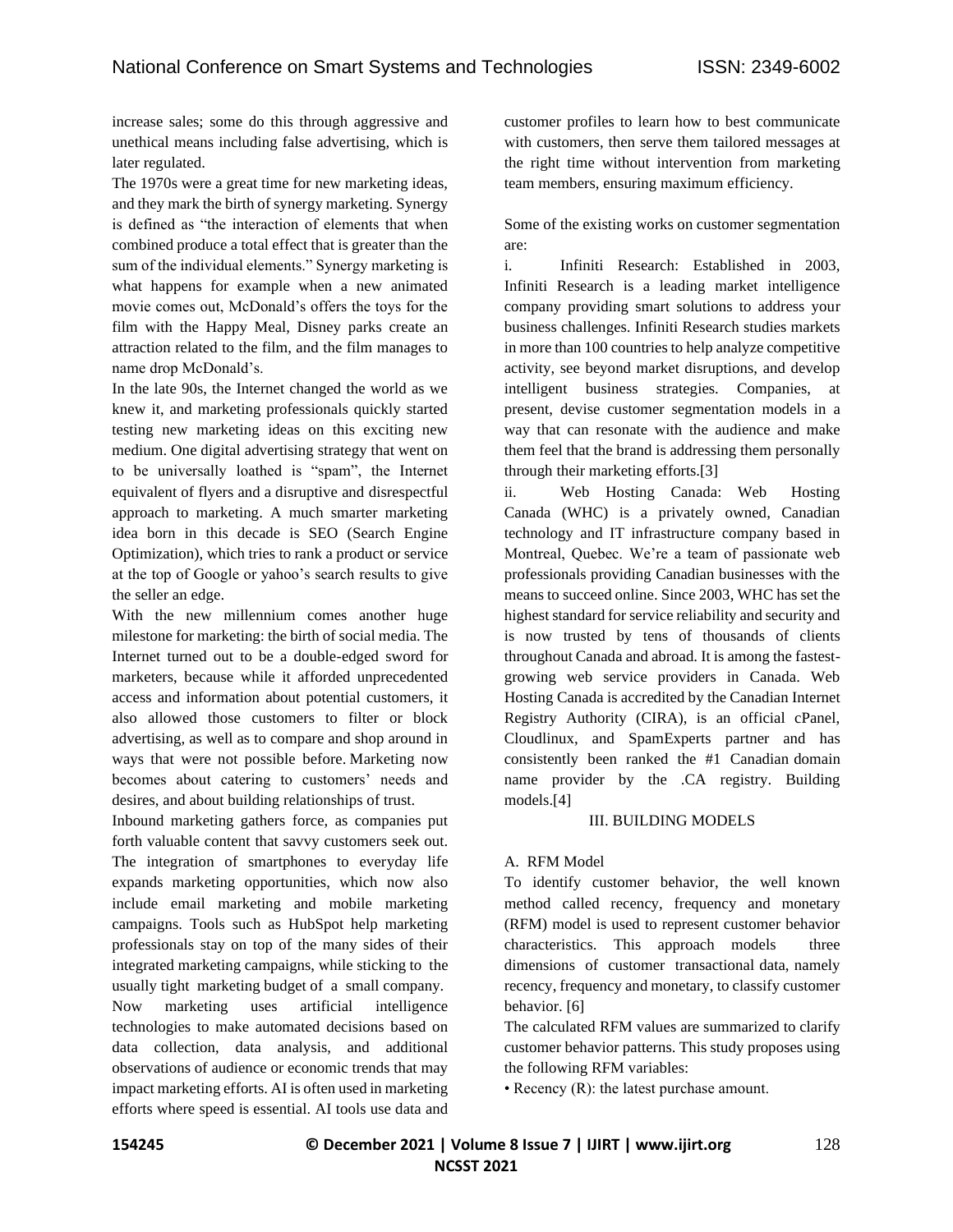• Frequency (F): the total number of purchases during a specific period.

• Monetary (M): monetary value spent during one specific period.

So the RFM value can be calculated by the equation: Value =  $R \times F \times M$ 

## B. Clustering using K means Algorithm

It is the simplest algorithm of clustering based on partitioning principle. The algorithm is sensitive to the initialization of the centroids position, the number of K (centroids) is calculated by elbow method (discussed in later section), after calculation of K centroids by the terms of Euclidean distance data points are assigned to the closest centroid forming the cluster, after the cluster formation the barycenter's are once again calculated by the means of the cluster and this process is repeated until there is no change in centroid position.[7]

# C. Android Application development

The Android SDK is a set of tools including IDE, Compiler, Debugger, etc to help develop applications for the Android Operating System. Android Studio is an IDE from Google and Jetbrains used to develop Android Applications. Kotlin is a general purpose, free, open-source, statically typed "pragmatic" programming language initially designed for the JVM (Java Virtual Machine) and Android that combines object-oriented and functional programming features. Various android libraries are used for specific purposes

## D. Server Side development

Here in server side side development we use node js. Node.js enables us to participate in large-scale collaboration under agreed upon terms that no one company, person or entity can change or dictate. Node.js Foundation is a Collaborative Project at The Linux Foundation. Node.js is the fastest growing open source platform in the world used by 5 million developers. It is used for everything from web front and back end development to creating mobile, tablet, and desktop apps. It's also being used with a whole new set of API services and even more complicated IoT devices.[8]

## IV. MODULES

Here we represent the modules and describe its algorithm. First, we need to split dataset into separate subsets based on the timestamp of the individual data points and then based on the RFM model calculate customer value for each subset. In doing so, we obtain a value trend for each customer. Finally, we segment customers by using K-means clustering technique based on the value trends of these customers to obtain their respective clusters and identify common characteristics.



Our proposed model consists of the flowing six steps:

- 1. Data preparation and cleansing
- 2. Incorporating data into time intervals

3. Normalizing R, F and M parameters for each time interval

- 4.Using data mining K-means technique for clustering
- 5. Finding cluster transition for each customer
- 6. Setting trends

A. Data preparation and cleansing

The data is cleaned by removing irrelevant values, noisy and incorrect data as well as the fields of data inappropriate to our research and we prepare data structure for implementing RFM analysis like choosing R, F and M parameters. Approaches adopted for data cleaning are :

- 1. Remove Irrelevant Values
- 2. Get Rid of Duplicate Values
- 3. Avoid Typos or Errors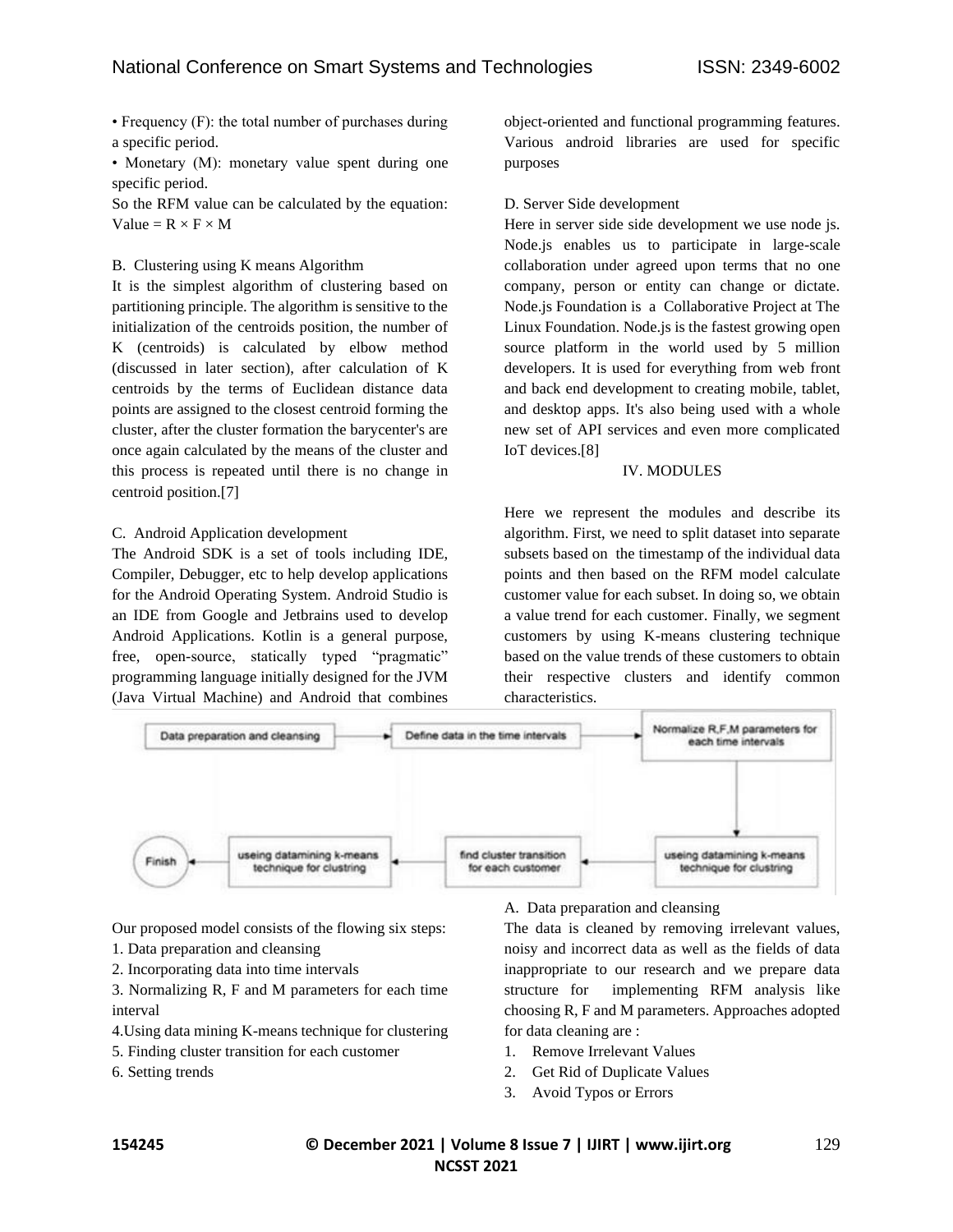- 4. Convert Data Types if necessary
- 5. Take Care of Missing Values

B. Incorporating data into time intervals

As mentioned earlier, we try to include time into the RFM model. For this purpose, we split the time period into z equal time intervals.

 $T = \sum T_i$  $T = \{ T1, T2, \ldots, Tz \}$ 

C. Normalizing R, F and M parameters for each time interval

To control the effect of each parameter on other parameters, we normalize R, F and M parameters between (0, 1). Here, because of the independency of time intervals in analysis, each time interval must be normalized separately. If the whole time is normalized and then split into time intervals, there would be some values that their influence exceeds time intervals and affect the normalization of whole data. Given the importance of the independent of analysis of each time interval, this will be inaccurate.

D. Using data mining K-means technique for clustering

After preparing data in Step 3 using the data mining K-means technique, we try to segment customers based on the RFM model. It is the simplest algorithm of clustering based on partitioning principle. The algorithm is sensitive to the initialization of the centroids position, the number of K (centroids) is calculated, after calculation of K centroids by the terms of Euclidean distance data points are assigned to the closest centroid forming the cluster, after the cluster formation the centres are once again calculated by the means of the cluster and this process is repeated until there is no change in centroid position.

Steps in K Means Algorithm:

1. Specify number of clusters K.

2. Initialize centroids by first shuffling the dataset and then randomly selecting K data points for the centroids without replacement

3. Keep iterating until there is no change to the centroids. i.e assignment of data points to clusters isn't changing.

E. Finding cluster transition for each customer

After implementing RFM model for all time intervals, a changing value trend for each customer is obtained. It shows the schematic view of the value changing trend for customer Xi by calculating the customer cluster value for each interval {TI,T2,…,TZ}. The result is a set of data that shows the value changing trend of the customer throughout the analysis period. D(Tj,Xi) is the value of customer Xi in time interval Tj.

F. Setiing trends

On the basis of the data set obtained in Step 5, we will use K- means technique to cluster the changing value trends of customers. In doing so, the customers with the same value changing trend will be in the same segment

#### V.EMPERICAL ANALYSIS

Here the data is cleaned by removing irrelevant values, noisy and incorrect data as well as the fields of data inappropriate to our research and we prepare data structure for implementing RFM analysis like choosing R, F and M parameters.

A.Data set

The dataset we used is a collection of sales data of a hypermarket in Argentina over 3 years ranging from 2003 to 2005. The dataset consits of 11 columns each having approximately 2500 records. The dataset initially contained NaN values which was taken care of in the preprocessing step. The whole data set was divided into sub data sets on the basis of year and quarter id.

|       | TERMINAL ID IOUANTITYORDEREDI | <b>PRICEEACH</b> | <b>TRANSACTION COUNT</b> | PRICE   | ORDERDATE        | <b>STATUS</b> | QTR ID | MONTH ID | YEAR ID | <b>PRODUCTLINE</b> |
|-------|-------------------------------|------------------|--------------------------|---------|------------------|---------------|--------|----------|---------|--------------------|
| 10107 | 30                            | 95.7             |                          | 2871    | 2/24/2003 0:00   | Shipped       |        |          | 2003    | Motorcycles        |
| 10121 | 34                            | 81.35            |                          | 2765.9  | 5-7-2003 00:00   | Shipped       |        |          | 2003    | Motorcycles        |
| 10134 | 41                            | 94.74            |                          | 3884.34 | 7-1-2003 00:00   | Shipped       |        |          | 2003    | Motorcycles        |
| 10145 | 45                            | 83.26            |                          | 3746.7  | 8/25/2003 0:00   | Shipped       |        |          | 2003    | Motorcycles        |
| 10159 | 49                            | 100              | 14                       | 5205.27 | 10-10-2003 00:00 | Shipped       |        |          | 2003    | Motorcycles        |
| 10168 | 36                            | 96.66            |                          | 3479.76 | 10/28/2003 0:00  | Shipped       |        |          | 2003    | Motorcycles        |
| 10180 | 29                            | 86.13            |                          | 2497.77 | 11-11-2003 00:00 | Shipped       |        |          | 2003    | Motorcycles        |
| 10188 | 48                            | 100              |                          | 5512.32 | 11/18/2003 0:00  | Shipped       |        |          | 2003    | Motorcycles        |
| 10201 | 22                            | 98.57            |                          | 2168.54 | 12-1-2003 00:00  | Shipped       |        | 12       | 2003    | Motorcycles        |

Fig. 1. Initial dataset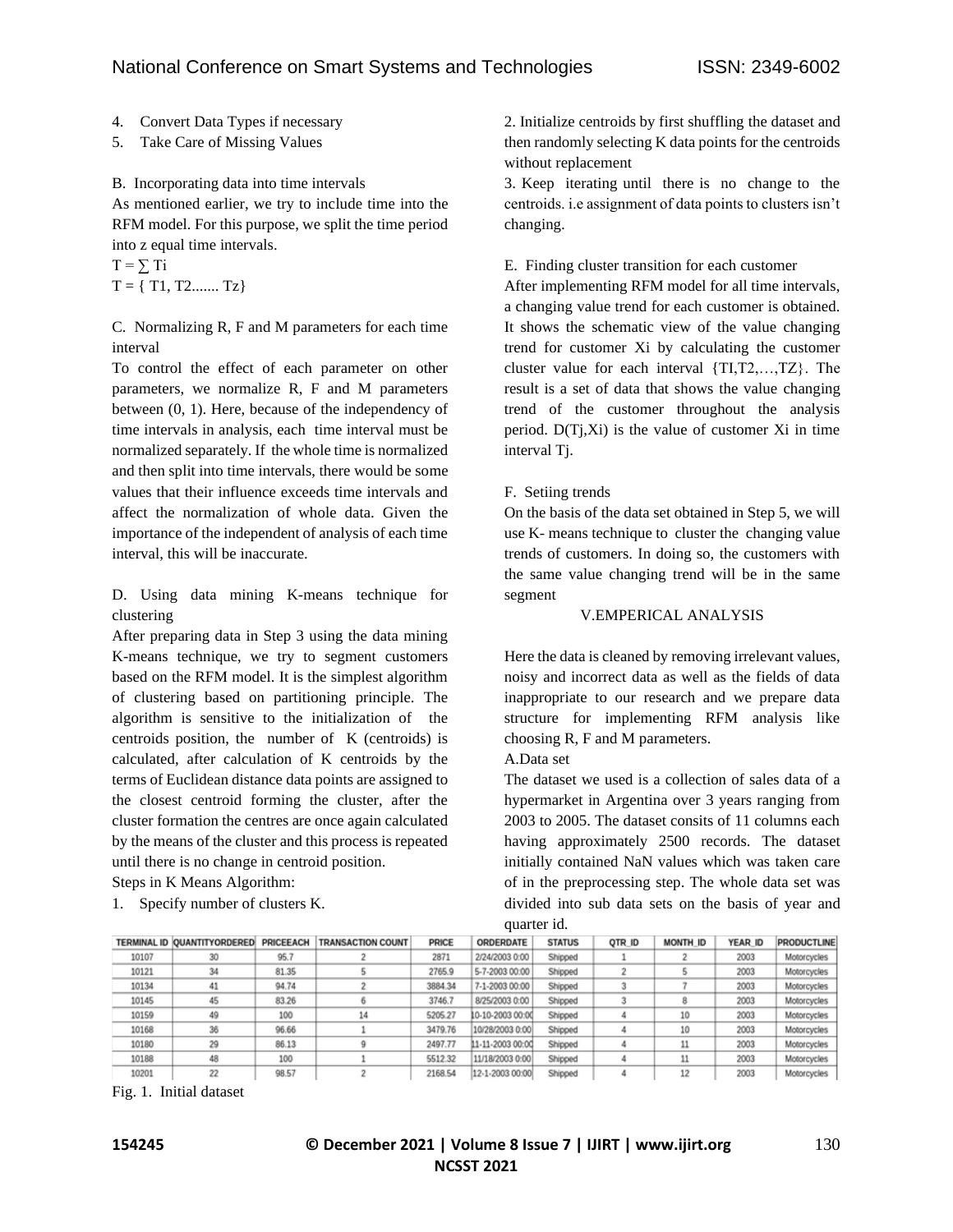| S No | <b>TRANSACTION COUNT</b> | <b>PRICE</b> | MONTH ID | QTR ID | YEAR ID |
|------|--------------------------|--------------|----------|--------|---------|
|      |                          | 2871         |          |        | 2003    |
|      |                          | 2765.9       |          |        | 2003    |
|      |                          | 3884.34      |          |        | 2003    |
|      | 14                       | 5205.27      | 10       |        | 2003    |
| 5    |                          | 3479.76      | 10       |        | 2003    |
|      |                          | 2497.77      | 11       |        | 2003    |
|      |                          | 5512.32      | 11       |        | 2003    |
|      |                          | 2168.54      | 12       |        | 2003    |

#### Fig. 2. RFM table

#### B. Normalization

| ſ [1 | 0.70588235 | 0.29558305] |
|------|------------|-------------|
| ſO   | 0.29411765 | 0.1543766 1 |
| [0.5 | 0.11764706 | 0.267607421 |
| ſ1   | 0.82352941 | 0.1267556 1 |
| [0.5 | 0.17647059 | 0.221980511 |
| ſО.  | 0.11764706 | 0.086940611 |
| ſ1   | 0.11764706 | Ω           |
| [0.5 | 0.35294118 | 0.306377321 |
| [0.5 | 0.47058824 | 0.7056262 1 |
| ſО   | 0.05882353 | 0.220892811 |
| [1   | 0.05882353 | 0.12774807] |
| ſО   | Ω          | 0.37218301] |
| [1   | 0.82352941 | 0.169200871 |
| [1   | 0.58823529 | 0.332104871 |
| ſO   | 0.52941176 | 0.129345781 |
| [O.5 | 0.70588235 | 0.3695565   |
|      |            |             |

#### Fig. 3. Normalized Matrix

- Fig 1 depicts the initial dataset which had columns that were irrelevant for our prediction.
- The data as in the fig 2 represents the chosen R, F, M values along with the quarter and year. MONTH\_ID, TRANSACTION COUNT, PRICE represents R, F and M respectively
- Initially the chose  $R$ ,  $F$  and  $M$  columns were incomparable. We used MinMaxScaler of the Sklearn library to transform the data in all the three columns into values in the range of 0 to 1.
- Fig 3 represents the normalized R, F, M values in a matrix representation.



Fig. 4. Elbow graph

• The optimal number of clusters, K is determined using elbow method.

• The elbow graph uses the concept of sum of squares within clusters which defines the total variations within the cluster. The graph is plotted with the number of clusters K against the sum of errors, inertia.

• Fig 4 represents the elbow graph. The python library kneed returns the elbow of the graph.





- The optimal number of clusters returned was 3. Fig 5 represents a bar graph for each quarter of the year with the cluster id against the size of the cluster.
- The target customers have been divided into three groups by customer subdivision model, Figure 5 shows the customers segmentation results.

Different approaches can be adopted for calculating the distance between the centroids :

#### Euclidean distance

Euclidean distance between two points in Euclidean space is the length of a line segment between the two points. It can be calculated from the Cartesian coordinates of the points using the Pythagorean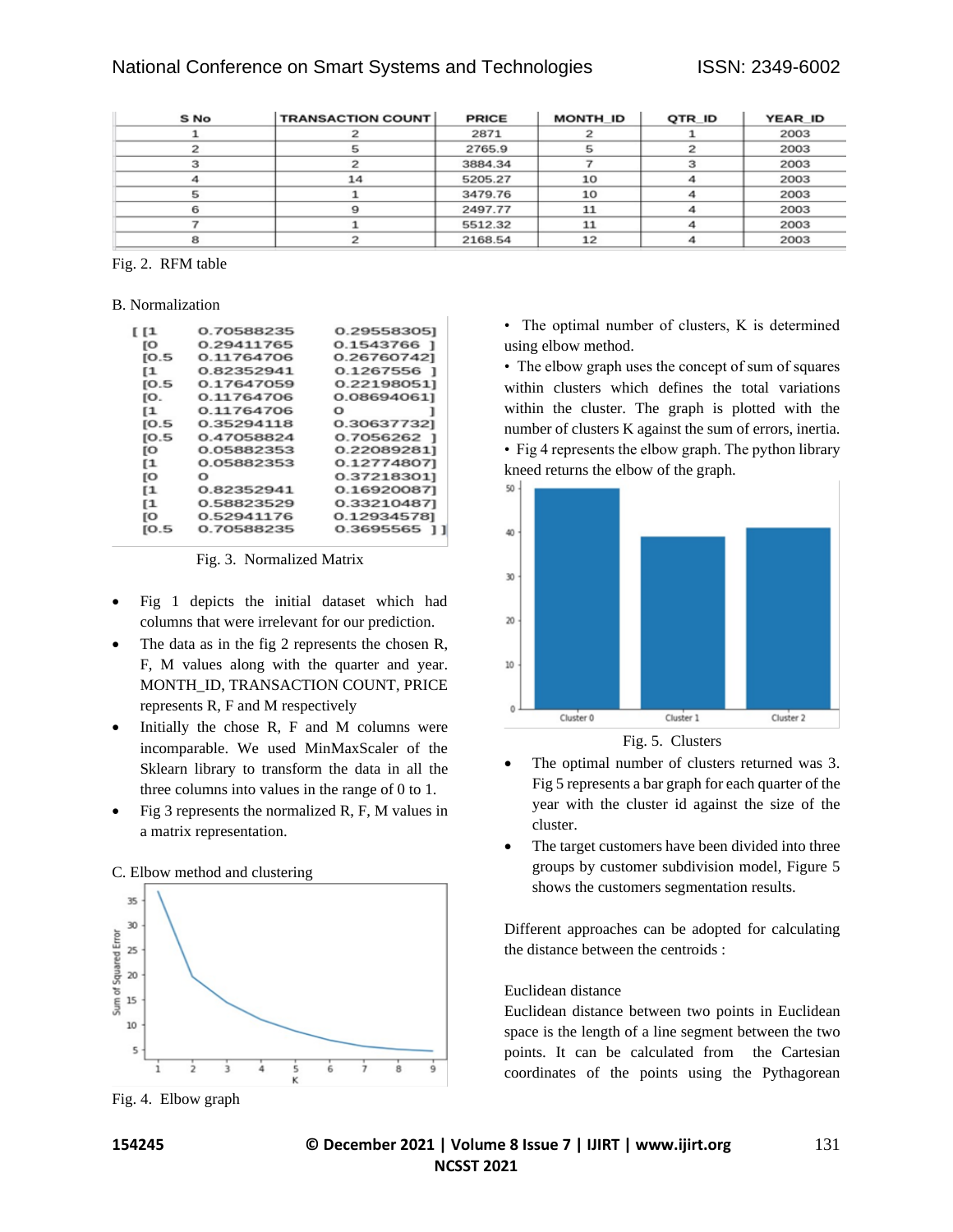theorem, therefore occasionally being called the Pythagorean distance.

$$
d(\mathbf{p},\mathbf{q})=\sqrt{\sum_{i=1}^n(q_i-p_i)^2}
$$

 $p, q = two points in Euclidean  $n$  – space$ 

 $qi$ ,  $pi$  = Euclidean vectors, starting from the orgin of the space.

 $n = n$ - space

#### *D. Trends of clusters over the year*



2003-12003-22003-32003-42004-12004-22004-32004-42005-12005-2 Fig. 6. Cluster size trend

- Figure 6 represents the change in the size of clusters 0, 1 and 2 over three years or ten quarters
- The graph depicts the huge spike in the size of the cluster 2 over the years in the range of the years 2004 3rd quarter and 2005 first quarter
- Each cluster can represent any group of customers depending upon the bussiness model such as loyal customers, biased customers, less frequent customers etc.
- The trends can be used to device more effective methods to maximize the size of any desired cluster .

#### VI. CONCLUSION

Mining changes over different time periods provide appropriate conditions to make efficient strategies based on former behavior of customers. The basic RFM model does not consider time transition and given the lack of details about the changes in customer behavior, ineffective results are obtained .It is obvious that dealing with customers with decreasing or increasing value trends, and similar total

values require different strategies. In the proposed model, we tried to use the positive aspect of the RFM model by incorporating time into our analysis with the aim of overcoming the shortcomings of the basic RFM model.

#### ACKNOWLEDGMENT

We would like to express our sincere and deepest gratitude to Dr. Ruby Abraham, Principal, Marian Engineering College for the help and facilities rendered towards the completion of this project. We wish to place on records our ardent and earnest gratitude to our project guide Ms. Nitha L Rozario, Assistant Professor, Dept. of Computer Science and Engineering. Her tutelage and guidance was the leading factor in translating our efforts to fruition. Her prudent and perspective vision has shown light on our trail to triumph. We are extremely happy to mention a great word of gratitude to Dr. P Jayaprakash, Head of the Department of Computer Science and Engineering for providing us with all facilities for the completion of this work. Finally, yet importantly, we would like to express our gratitude to our project coordinator Ms. Keerthi Krishnan, Associate Professor, Dept. of Computer Science for her valuable assistance provided during the course of the project. We would also Extend our gratefulness to all the staff members in the Department. We also thank all our friends and well-wishers who greatly helped us in our endeavor. Above all we thank GOD, the almighty, for his grace without which it would not have been possible to complete this work on time.

#### **REFERENCES**

- [1] Monireh Hossein (2015) New approach to customer segmentation based on changes in customer value. Journal of Marketing Analytics 3(3).
- [2] Customer segmentation using K means clustering by Abhinav Sagar, VIT Vellore. J. Clerk Maxwell,
- [3] https://www.infinitiresearch.com/
- [4] https://whc.ca/en
- [5] https://link.springer.com/chapter/10.1007/978-3- 030-60796-8\_42
- [6] RFM Value and Grey Relation Based Customer segmentation Model in the Logistics Market Segmentation XIONG Weiwen, CHEN Liang,